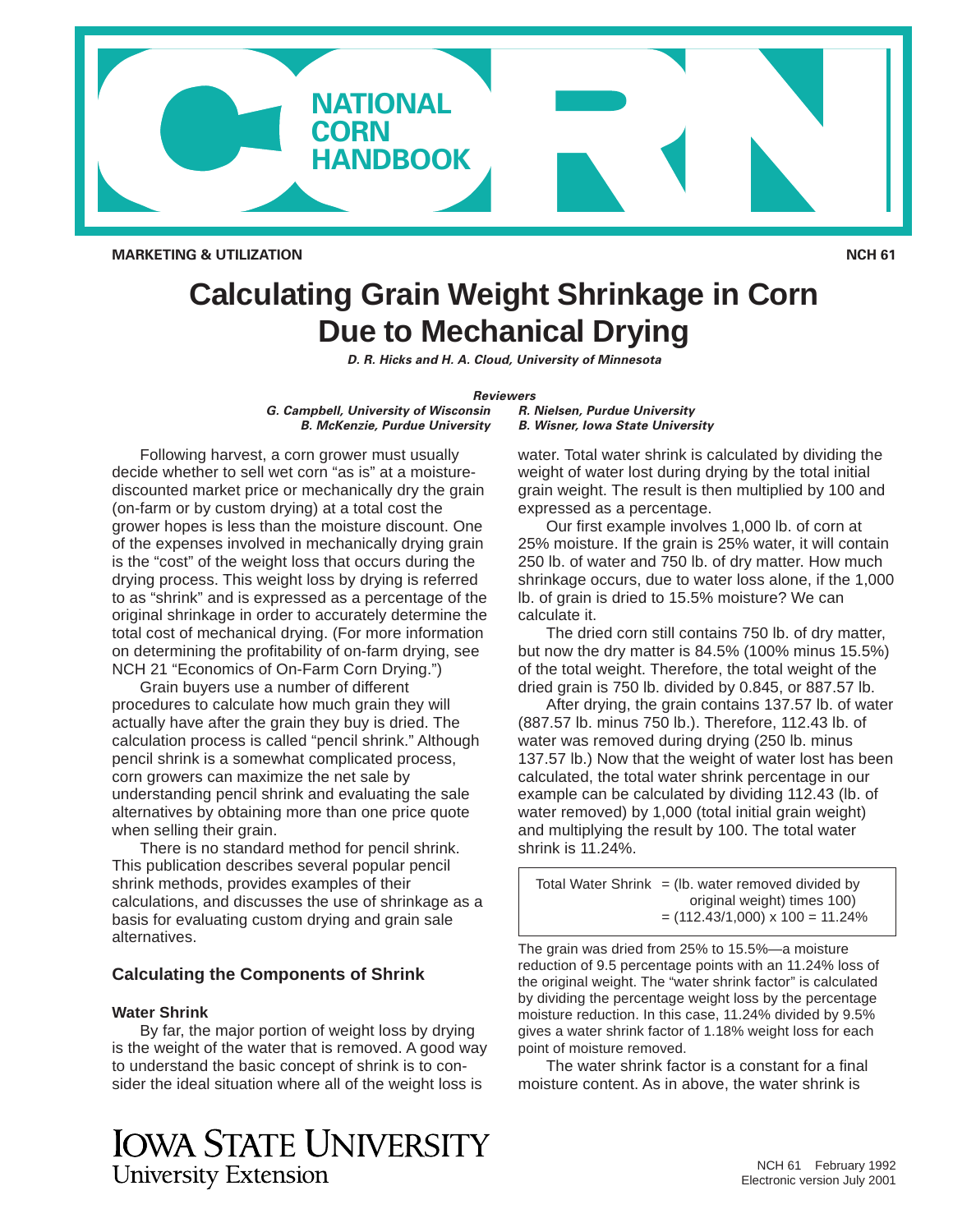1.18% for each point of moisture removed when the final moisture content is 15.5%. However, the water shrink factor will change as the desired final moisture content changes. Table 1 gives the water shrink factors for a number of final moisture contents. For other final moisture contents, the water shrink factor may be calculated by the formula:

| <b>Water Shrink Factor</b> | $=$ 100 divided by (100 minus<br>percent final moisture) |
|----------------------------|----------------------------------------------------------|
|----------------------------|----------------------------------------------------------|

**Table 1. Water shrink factors for drying shelled corn to various moisture levels.** 

| <b>Final moisture content</b><br>$(\%)$ | Water shrink factor<br>(% shrink per point) |
|-----------------------------------------|---------------------------------------------|
| 15.5                                    | 1.183                                       |
| 15                                      | 1.176                                       |
| 14                                      | 1.163                                       |
| 13                                      | 1.149                                       |
| 12 <sup>2</sup>                         | 1.136                                       |
| 11                                      | 1.126                                       |
| 10                                      | 1.111                                       |
| 9                                       | 1.099                                       |
| 8                                       | 1.087                                       |
|                                         | 1.000                                       |

Now, let's use the water shrink factor to calculate the amount of water shrink when corn is dried from 25% to 12% moisture, a removal of 13 percentage points of water. The formula for calculating total water shrink using the water shrink factor is:

```
Total Water Shrink = (percentage points removed)
            times (water shrink factor)
```
The water shrink factor for 12% final moisture is 1.136% (100 divided by 88). Multiplying 13 by 1.136 equals 14.77% loss in weight due to the water removed during drying of 25% moisture corn to 12% moisture.

# **Handling Loss**

 due to loss of volatile compounds such as oils, mechanical Remember that, although most of the weight loss during drying is water, a small portion is dry matter. This loss is often called ("invisible shrink," but we prefer to call it "handling loss." Some of the handling loss is losses from broken kernels and foreign material, and possibly also due to respiration of the seed itself. Handling loss will normally be far less than that due to water.

The actual amount of handling loss will depend on the initial physical quality of the corn, the method of drying, and the handling processes during drying. Research at Iowa State University determined that onfarm handling losses ranged from 0.22 to 1.71%. Losses from commercial drying systems ranged from 0.64 to 1.33%. The 3-year on-farm average was 0.82% compared to 0.88% for the commercial facilities.

# **Methods of Calculating Total Shrink**

Shrink factors used by grain buyers account for both water shrink and handling loss. Grain buyers

typically use drying tables or a constant shrink factor to pencil shrink the grain they buy.

# **Method 1: Drying Tables**

Grain drying tables include water shrink and a constant handling loss, usually 0.5% of the initial weight of the grain (see Table 4 in NCH 21). Using this method, the formula for calculating total shrink is:

| <b>Total Shrink</b> | $=$ (total water shrink) plus |
|---------------------|-------------------------------|
|                     | (handling loss)               |

If we were to dry shelled corn from 25% to 15.5% moisture (a removal of 9.5 percentage points), the total water shrink would be 9.5 multiplied by 1.183 (from Table 1), or 11.24% of the original grain weight. Add to this the 0.5% handling loss for a total shrink of 11.74%. Thus, if 1,000 lb. of 25% moisture corn were dried to 15.5% moisture, the total weight loss due to water and dry matter removal would be 117.4 lb. (1,000 multiplied by 0.1174). The resulting weight of the dried grain would equal 882.6 lb. (1,000 minus 117.4) using this shrink method.

#### **Method 2: Constant Shrink Factor**

Another pencil shrink method uses a constant shrink factor that is multiplied by each percentage point of moisture removed. Typical constant shrink factors range from 1.2 to 1.5% per point. Using this method, the formula for calculating total shrink is:

| <b>Total Shrink</b> | $=$ (constant shrink factor) times |
|---------------------|------------------------------------|
|                     | (points of moisture removed)       |

Total shrink calculated by this method contains the same value for water shrink as Method 1. The assumed handling loss in Method 2, however, will vary depending on the value of the constant shrink factor and initial moisture content of the grain.

For example, using a constant shrink factor of 1.3% per point of moisture removed, the total shrink for drying 1,000 lb. of 25% moisture corn to 15.5% moisture would equal 12.35% (9.5 percentage points multiplied by 1.3), compared to 11.74% calculated by Method 1. The water shrink remains the same and would be 11.24%, as shown in the previous example. The handling loss would be 1.11% (total shrink of 12.35% minus water shrink of 11.24%), which is greater than the 0.5% used in Method 1.

As the constant shrink factor is increased, the assumed handling loss increases. Table 2 provides handling loss values for various constant shrink factors based on 15.5% final corn grain moisture. The handling loss is calculated by subtracting the water shrink from the total shrink. Some of these values are much less and others are much greater than the actual handling losses measured in research.

The average handling losses were less than 1.0% in the Iowa State research. Sellers can use Table 2 to determine if the shrink factor the buyer is using assesses a "reasonable" handling loss (1.0% or less). For example, if the seller has 28% corn, a shrink factor of 1.25 includes a handling loss of 0.83%,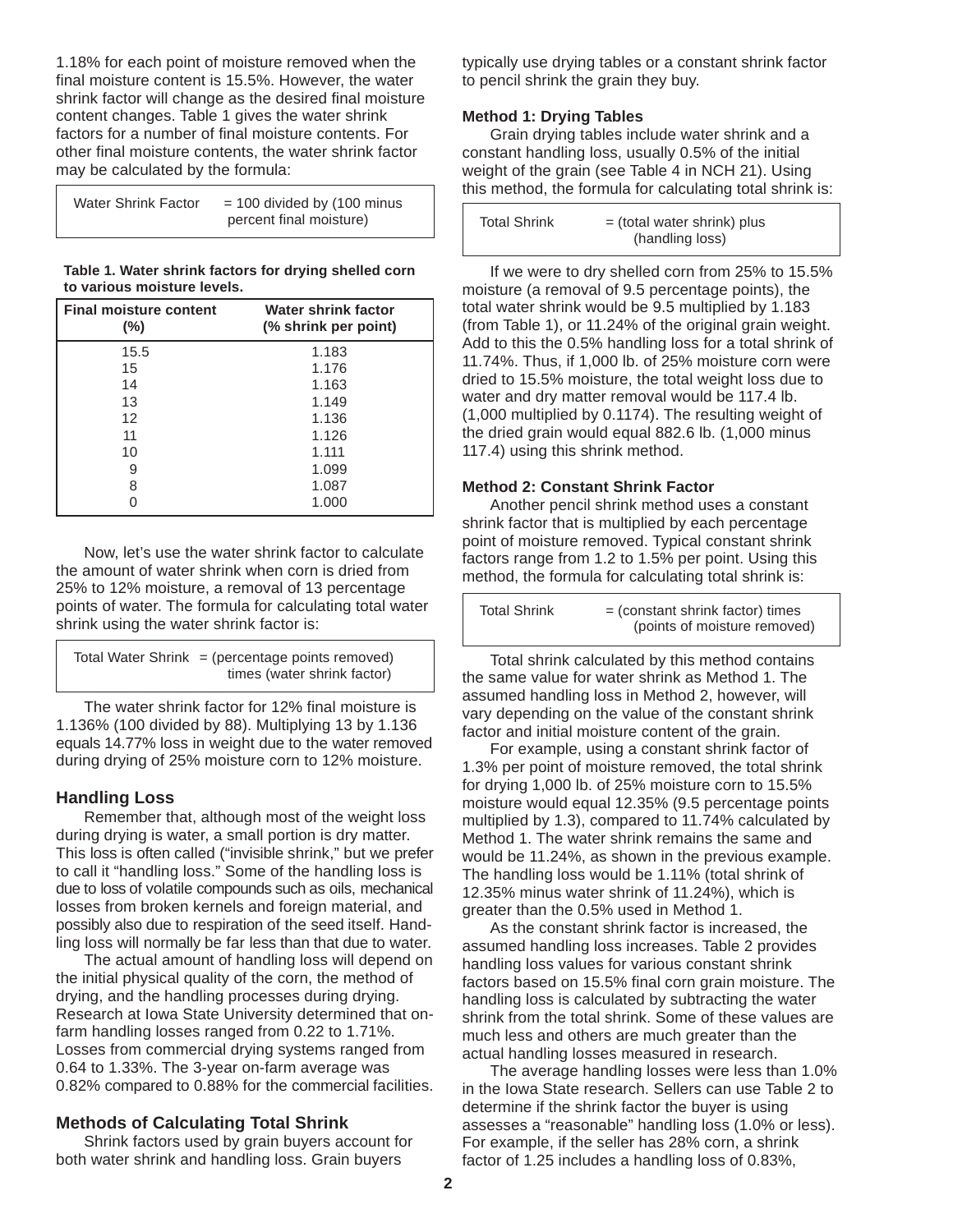**Table 2. Handling for various shrink factors based on 15.5% final corn moisture.** 

| <b>Initial</b><br>moisture |      |      |      | Shrink factor (% per point) |      |      |      |
|----------------------------|------|------|------|-----------------------------|------|------|------|
| content                    | 1.20 | 1.25 | 1.30 | 1.35                        | 1.40 | 1.45 | 1.50 |
| $(\%)$                     |      |      |      | --Handling loss (%)----     |      |      |      |
| 32                         | 0.27 | 1.10 | 1.92 | 2.75                        | 3.57 | 4.40 | 5.22 |
| 30                         | 0.24 | 0.97 | 1.69 | 2.42                        | 3.14 | 3.87 | 4.59 |
| 28                         | 0.21 | 0.83 | 1.46 | 2.08                        | 2.71 | 3.33 | 3.96 |
| 26                         | 0.17 | 0.70 | 1.22 | 1.75                        | 2.27 | 2.80 | 3.32 |
| 24                         | 0.14 | 0.57 | 0.99 | 1.42                        | 1.84 | 2.27 | 2.69 |
| 22                         | 0.11 | 0.43 | 0.76 | 1.08                        | 1.41 | 1.73 | 2.06 |
| 20                         | 0.07 | 0.30 | 0.52 | 0.75                        | 0.97 | 1.20 | 1.42 |
| 18                         | 0.04 | 0.17 | 0.29 | 0.42                        | 0.54 | 0.67 | 0.79 |

**Table 3. Initial corn weights required to give 56 pounds of dry shelled corn after shrinking wet shelled corn to 15.5% moisture for various initial moisture levels and shrink factors.** 

| <b>Initial</b><br>moisture |       |       |       | Shrink factor (% per point) |                                         |       |       |       |
|----------------------------|-------|-------|-------|-----------------------------|-----------------------------------------|-------|-------|-------|
| of grain                   | 1.18  | 1.20  | 1.25  | 1.30                        | 1.35                                    | 1.40  | 1.45  | 1.50  |
| $(\%)$                     |       |       |       |                             | -lb. of wet corn----------------------- |       |       |       |
| 32                         | 69.59 | 69.83 | 70.55 | 71.29                       | 72.05                                   | 72.82 | 73.61 | 74.42 |
| 30                         | 67.60 | 67.80 | 68.40 | 69.01                       | 69.63                                   | 70.26 | 70.91 | 71.57 |
| 28                         | 65.72 | 65.88 | 66.37 | 66.87                       | 67.37                                   | 67.88 | 68.40 | 68.92 |
| 26                         | 63.95 | 64.07 | 64.46 | 64.85                       | 65.25                                   | 65.65 | 66.06 | 66.47 |
| 24                         | 62.26 | 62.36 | 62.66 | 62.96                       | 63.26                                   | 63.56 | 63.87 | 64.18 |
| 22                         | 60.67 | 60.74 | 60.95 | 61.17                       | 61.39                                   | 61.61 | 61.83 | 62.05 |
| 20                         | 59.15 | 59.20 | 59.34 | 59.48                       | 59.62                                   | 59.77 | 59.91 | 60.05 |
| 18                         | 57.71 | 57.73 | 57.81 | 57.88                       | 57.96                                   | 58.03 | 58.11 | 58.18 |
| 16                         | 56.33 | 56.34 | 56.35 | 56.37                       | 56.38                                   | 56.39 | 56.41 | 56.42 |
| 15.5                       | 56.00 | 56.00 | 56.00 | 56.00                       | 56.00                                   | 56.00 | 56.00 | 56.00 |

which is reasonable from the seller's point of view. However, a shrink factor of 1.3% assesses a 1.46% handling loss, which is substantially greater than a normal expected handling loss.

#### **Evaluating Custom Drying Alternatives**

When custom drying, growers should seek more than one estimate of cost of drying and choose the one that returns the greatest number of bushels. The number of bushels after drying can be determined by using Tables 3, 4, or 5 if the final moisture content is 15.5, 14, or 13%, respectively. If another final moisture content is used, the number of dry bushels can be determined with the following formula.

| No. of dry bu. | $=$ $[(100 \text{ minus total shrink})$ divided |
|----------------|-------------------------------------------------|
|                | by 100)] times (No. of wet bu.)                 |

For example, consider again 1,000 lb. of corn at 26% moisture and two drying quotes. The first quote includes shrinking to 15.5% moisture using a shrink factor of 1.4% per point. The total shrink is 14.7% (10.5 points removed times 1.4%). The number of wet bushels is 17.86 (1,000 lb. divided by 56 lb./bu.). Using the formula above, the number of dry bushels remaining is 15.23. Dividing the original weight by the wet bushel equivalent from Table 3 gives the same result (1,000 divided by 65.65). The total shrinkage loss in this example is 2.63 bu. (17.86 minus 15.23).

The second quote includes shrinking the grain to 13% moisture but only uses a shrink factor of 1.2% per point. The total shrink is 15.6% (13 points removed times 1.2%). The number of wet bushels is the same as above, 17.86. The number of dry bushels remaining would be 15.07, a shrinkage loss of 2.79 bu. Thus, even though the second quote involved a smaller shrink factor, the lower final moisture content resulted in a greater shrinkage loss than the first quote.

# **Evaluating Grain Sale Alternative**

When selling wet corn, sellers should evaluate their sale alternatives by comparing not only per bushel price quoted, but also shrink factors and final moisture contents if the grain buyer is pencil shrinking the purchase. It is important for the seller to determine the assumed handling losses that each buyer is using for pencil shrinking the grain. If the handling loss is greater than 1%, then the loss is greater than the average loss reported from on-farm and commercial surveys.

For example, consider that a grower has 100,000 lb. of 20% corn for sale. Buyer #1 quotes a price of \$2.50 per dry bu., uses a constant shrink factor of 1.25, and shrinks grain to a final moisture content of 14%. From Table 4, the wet bushel equivalent is found to be 60.54 bu. Dividing the 100,000 lb. by 60.54